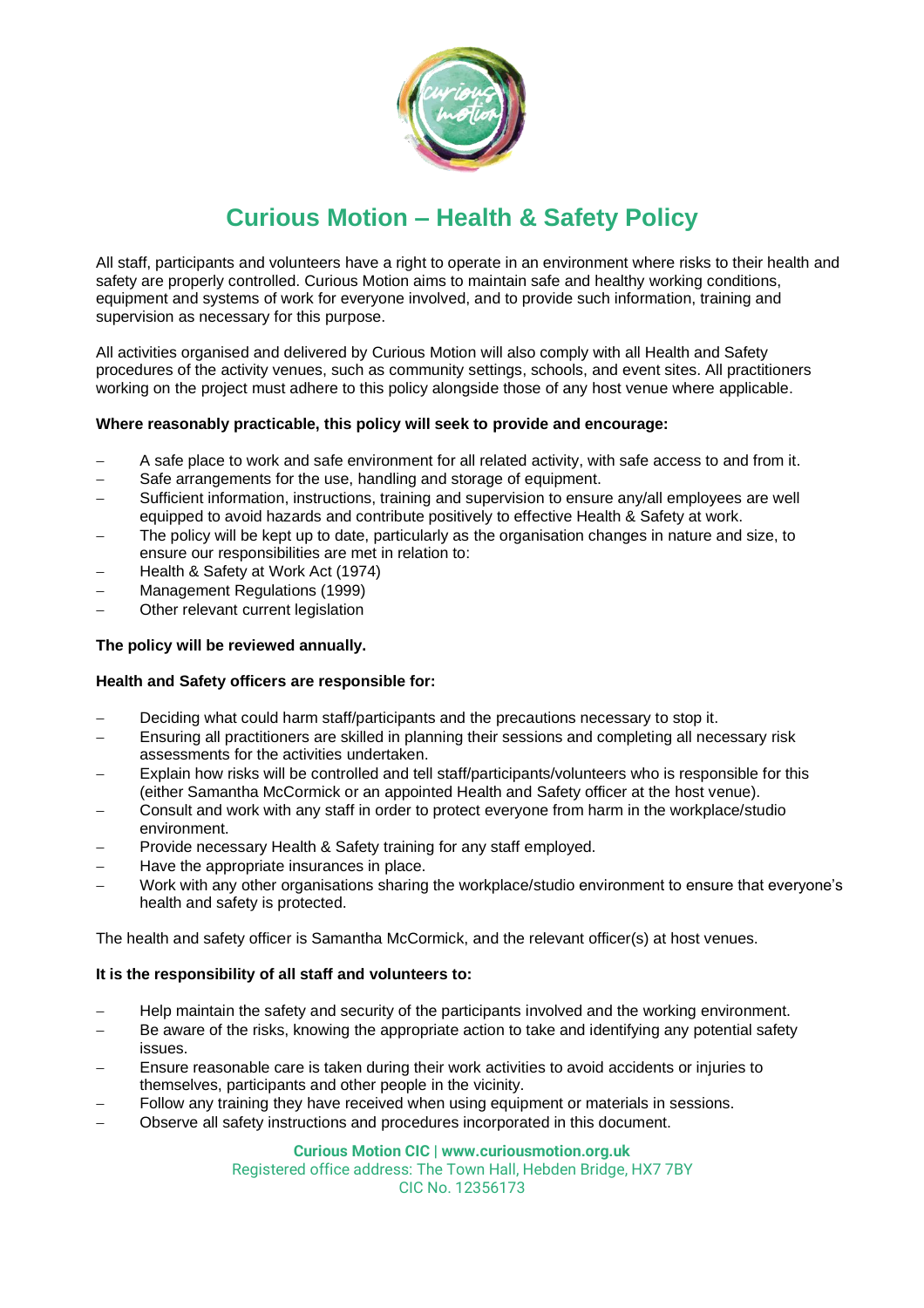# **KEY POLICY GUIDANCE AND INSTRUCTIONS**

# **1. ACCIDENTS AND FIRST AID**

− All accidents should be recorded in the accident book of the host venue and reported directly to Curious Motion. Curious Motion will retain a separate record alongside this.

 $\_$  ,  $\_$  ,  $\_$  ,  $\_$  ,  $\_$  ,  $\_$  ,  $\_$  ,  $\_$  ,  $\_$  ,  $\_$  ,  $\_$  ,  $\_$  ,  $\_$  ,  $\_$  ,  $\_$  ,  $\_$  ,  $\_$  ,  $\_$  ,  $\_$  ,  $\_$  ,  $\_$  ,  $\_$  ,  $\_$  ,  $\_$  ,  $\_$  ,  $\_$  ,  $\_$  ,  $\_$  ,  $\_$  ,  $\_$  ,  $\_$  ,  $\_$  ,  $\_$  ,  $\_$  ,  $\_$  ,  $\_$  ,  $\_$  ,

- − A First Aid kit will be provided where necessary.
- − Unless there is good reason, First Aid should not be administered without a participant's permission or, if they are under 18 years old, without the permission of their parent/carer or accompanying adult [See Appendix 1 for guidance on first aid and children/young people/adults at risk].
- If a participant needs a doctor or hospital, call the emergency services. It is nearly always best to stay with a participant and wait for the ambulance.
- You should only take the risk of taking a participant to hospital yourself if the emergency services ask you to do so because of exceptional circumstances.

# **2. SAFETY CHECKS**

## **a) Equipment**

Correct storage of equipment is vital to minimising risks. Any equipment not being used is a potential risk. Every piece of equipment that is being used must be checked at the beginning of the session to ensure its safety. In addition, care must be taken to:

- make sure all equipment/resources used are safely and securely stored after each session.
- − any damaged equipment is removed from use.
- set up equipment correctly and safely.
- identify when/where safety mats should be used and ensure that they are used correctly.
- ensure that participants are shown how to use the equipment correctly and safely.
- ensure that no participant is able to access equipment without supervision.

#### **b) Project Venue**

Before participants and/or visitors enter, practitioners should:

- ensure floors are clean with foreign bodies removed.
- − check mirrors are unbroken.
- − check plug sockets are safe with no wires showing.
- − check any curtains and/or blinds are in a stable condition and not falling/ fallen down.
- − ensure doors and exits are secure and there is nothing blocking emergency exits.
- − identify any light fittings/ light switches that are not working or loose.
- refer to the risk assessment for their class/ project.
- − ensure COVID-Secure measures are always followed where applicable.

#### **c) Participants**

- − Ensure all participants are wearing appropriate clothing and footwear to minimise accidents and risk.
- Safety/protection clothing must be worn when appropriate (i.e. knee pads).

# **3. FIRE SAFETY**

- A no smoking policy is in operation at all times.
- − It is crucial that any artist/ staff member/ volunteer involved in activities maintains a working knowledge of the fire procedure for the building in which they are working, including the location of fire alarms and fire exits. All team members from Curious Motion should familiarise themselves with a building's fire procedure and the location of fire alarms and fire exits before their session/activity starts.

**Curious Motion CIC | www.curiousmotion.org.uk** Registered office address: The Town Hall, Hebden Bridge, HX7 7BY CIC No. 12356173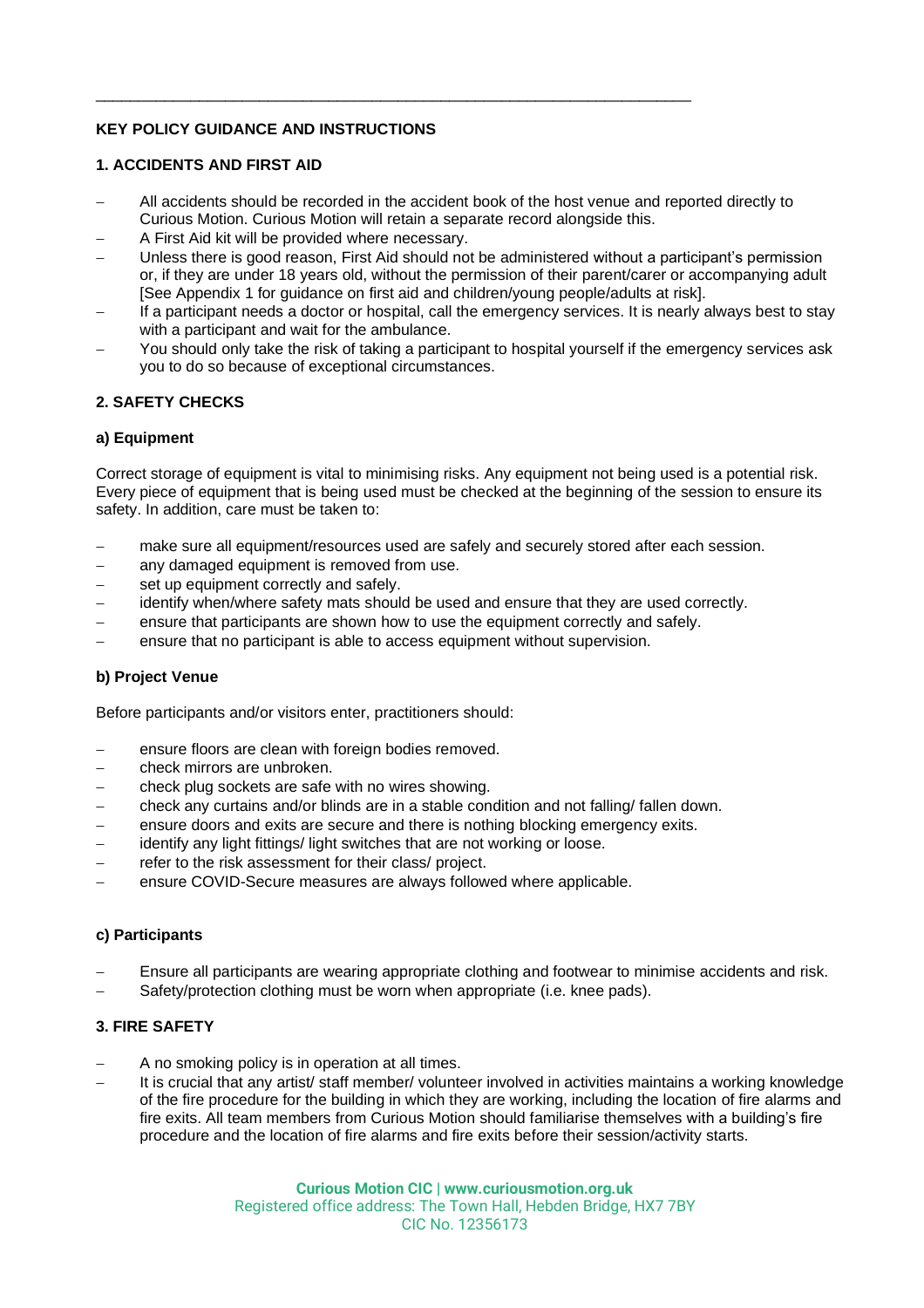- − A register of participants must be taken at the start of each session this may be recorded online where applicable and appropriate.
- In the event of a fire/fire alarm, all participants must gather at a designated meeting place, and either the artist or venue officer must complete a roll call and liaise with Fire Service personnel. [See Appendix 2 for general fire safety advice].

# **4. SECURITY**

- A member of staff must escort anyone wishing to enter the session that is not a participant, parent/carer or volunteer.
- Any unidentified person seen on the premises must be reported to the staff member leading the session/project and the lead member of staff of the host venue immediately.